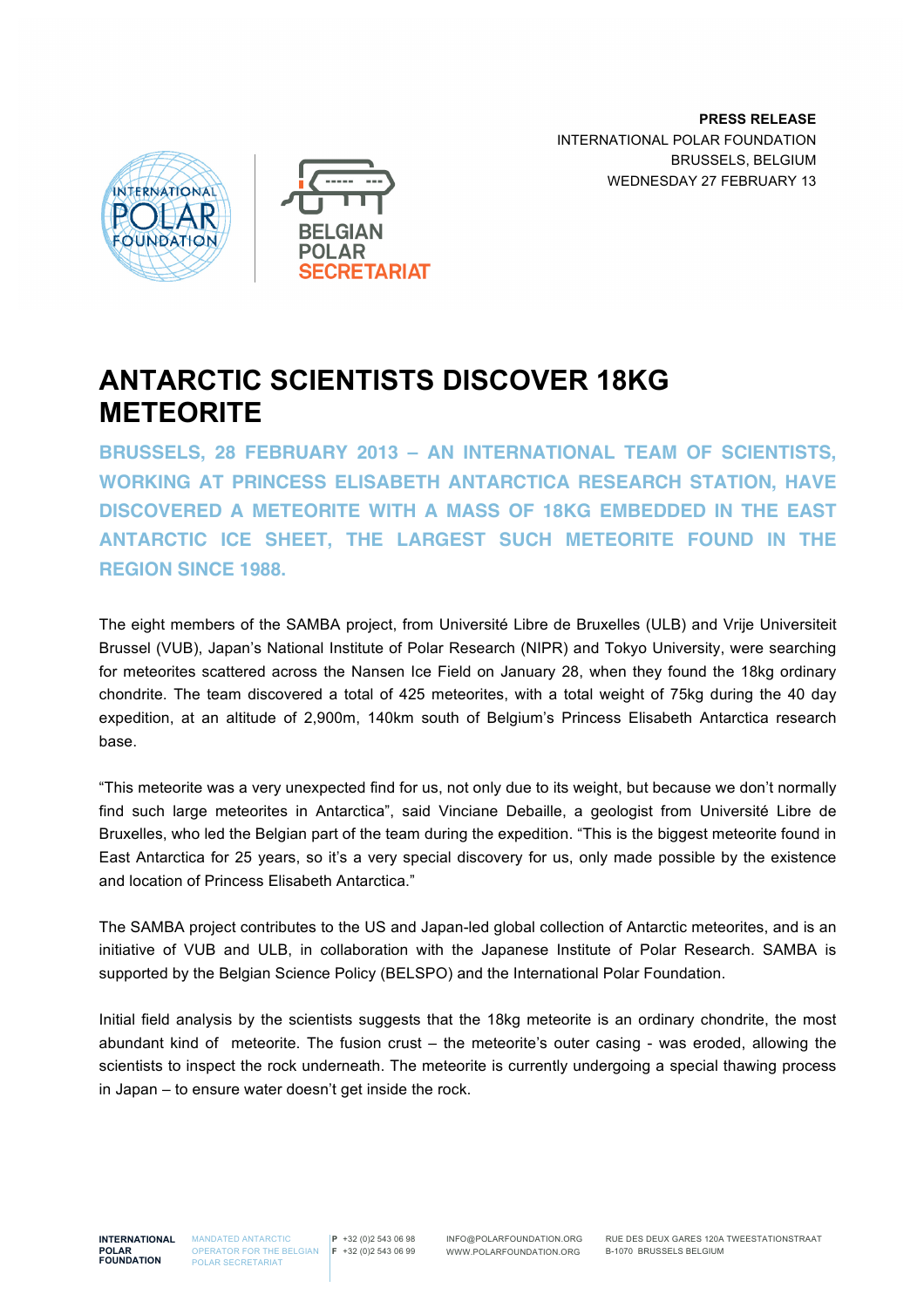"We study meteorites in order to better understand how the solar system formed, how it evolved, how the Earth became such a unique planet in our solar system", said Debaille. "This season's SAMBA mission was a success both in terms of the number and weight of the meteorites we found. Two years ago, we found less than 10kg. This year, we found so much that we had to call the travel agency – because we had 75kg of meteorites to take home".

Princess Elisabeth Antarctica is the world's first zero emission polar research station, and is operated by the International Polar Foundation, in partnership with the Belgian Polar Secretariat. Princess Elisabeth Antarctica's design and construction seamlessly integrates passive building technologies, renewable wind and solar energy, water treatment facilities, continuously monitored power demand and a smart grid for maximising energy efficiency. Located in East Antarctica's Sør Rondane Mountains, Princess Elisabeth Antarctica welcomes scientists from around the world to conduct research in this little-studied and pristine environment.

"Both Princess Elisabeth Antarctica and the International Polar Foundation are proud to support the research work of the Belgian and Japanese meteorite team", said expedition leader Alain Hubert. "By providing solid logistics and field accomodation solutions to scientists working on the ice, we can ensure they can concentrate on what they have come to Antarctica to achieve: unlocking of Nature's mysteries and broadening understanding of our planet".

To find out more about science at Princess Elisabeth Antarctica and life in the frozen south, visit Inside the Station – an interactive exhibition that takes visitors on a journey inside Belgium's zero emission polar research centre - currently taking place at Tour & Taxis, Brussels: http://www.insidethestation.be

## **Notes: Contact & Photographs**

View the photo selection: http://www.antarcticstation.org/multimedia/picture\_gallery/samba\_meteorite\_team/

For more information, including access to high resolution images, please contact the International Polar Foundation's press desk in Brussels, Belgium, at press@polarfoundation.org or phone +32 2 543 06 98 http://www.polarfoundation.org

More information about Princess Elisabeth Antarctica, please visit http://www.antarcticstation.org

#### **Belgian and Japanese team:**

Vinciane Debaille (Belgium, ULB) Wendy Debouge (Belgium,ULB)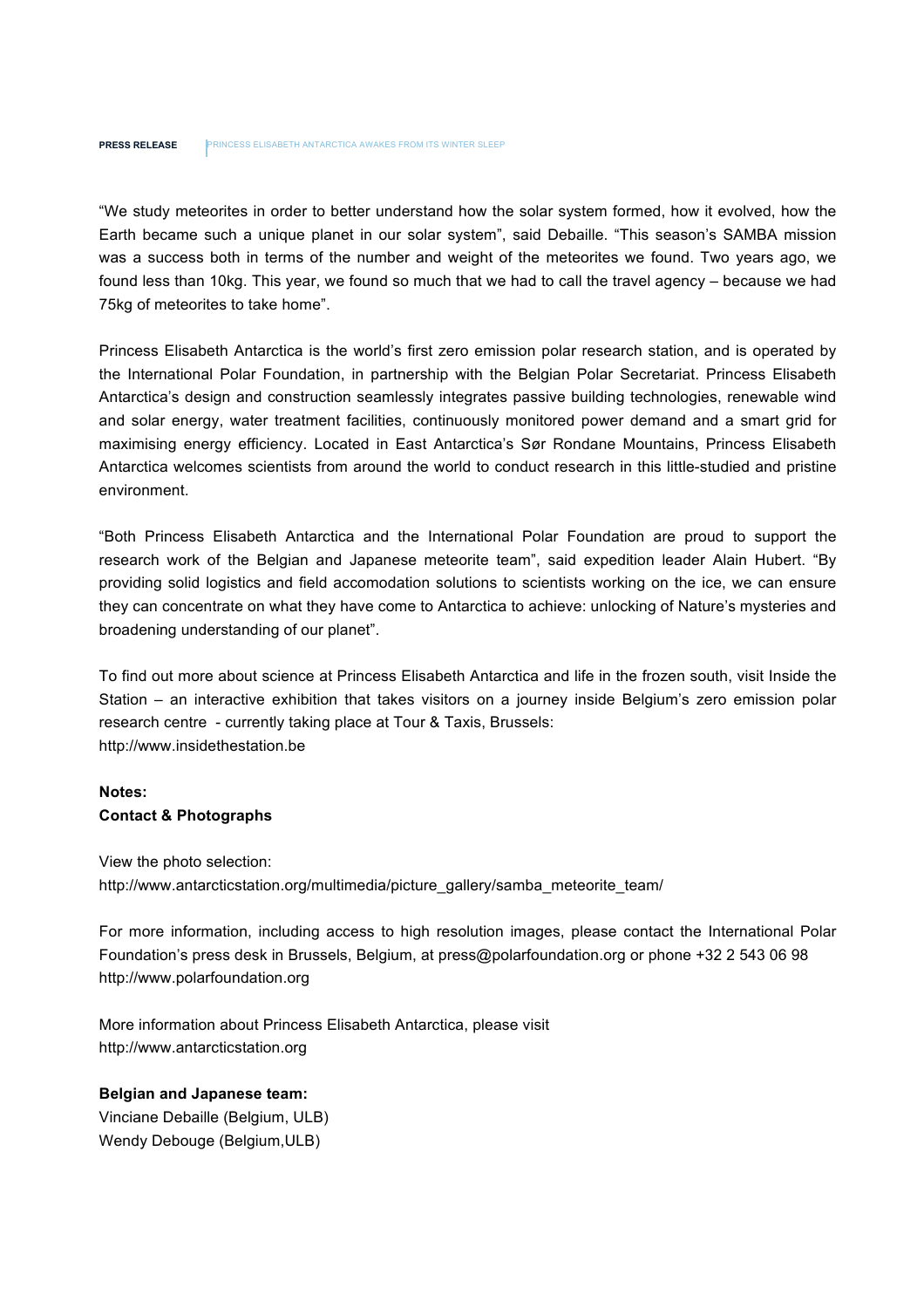Geneviève Hublet (Belgium, ULB) Nadia Van Roosbroek (Belgium,VUB) Harry Zekollari (Belgium,VUB)

Naoya Imae (Japan, NIPR) Akira Yamaguchi (Japan, NIPR) Takashi Mikouchi (Japan, University of Tokyo)

Yukihisa Akada (Japan, Field Guide) Christophe Berclaz (Switzerland, Field Guide)

The four Japanese members are also part of the 54th Japanese Antarctic Research Expedition (JARE-54), while the other members are part of the 2012-2013 BELARE Belgian programme.

## **The Numbers:**

Total known meteorites discovered 56,555

Total meteorites found in Antarctica only: 38,537

Among Antarctic meteorites, only 30 have a mass greater than 18 kg. The 18kg meteorite has the fifth largest mass ever discovered in East Antarctica (Dronning Maud Land), and is the first of this size found in the area since1988.

Per year, around 1,000 meteorites weighing less than 100g are found, and about 100 less than 1kg. Source: The Meteoritical Society http://www.lpi.usra.edu/meteor/metbull.php

#### **The team found:**

425 meteorites Total weight: 75kg 1 meteorite at 18kg 1 meteorite at 6kg 1 meteorite at 4.5kg 2 at 2kg 4 at 1kg

### **References:**

SAMBA Project http://www.antarcticstation.org/science\_projects/detail/samba\_collecting\_meteorites\_in\_antarctica/

The Planet Topers in Antarctica http://antarctica.oma.be/